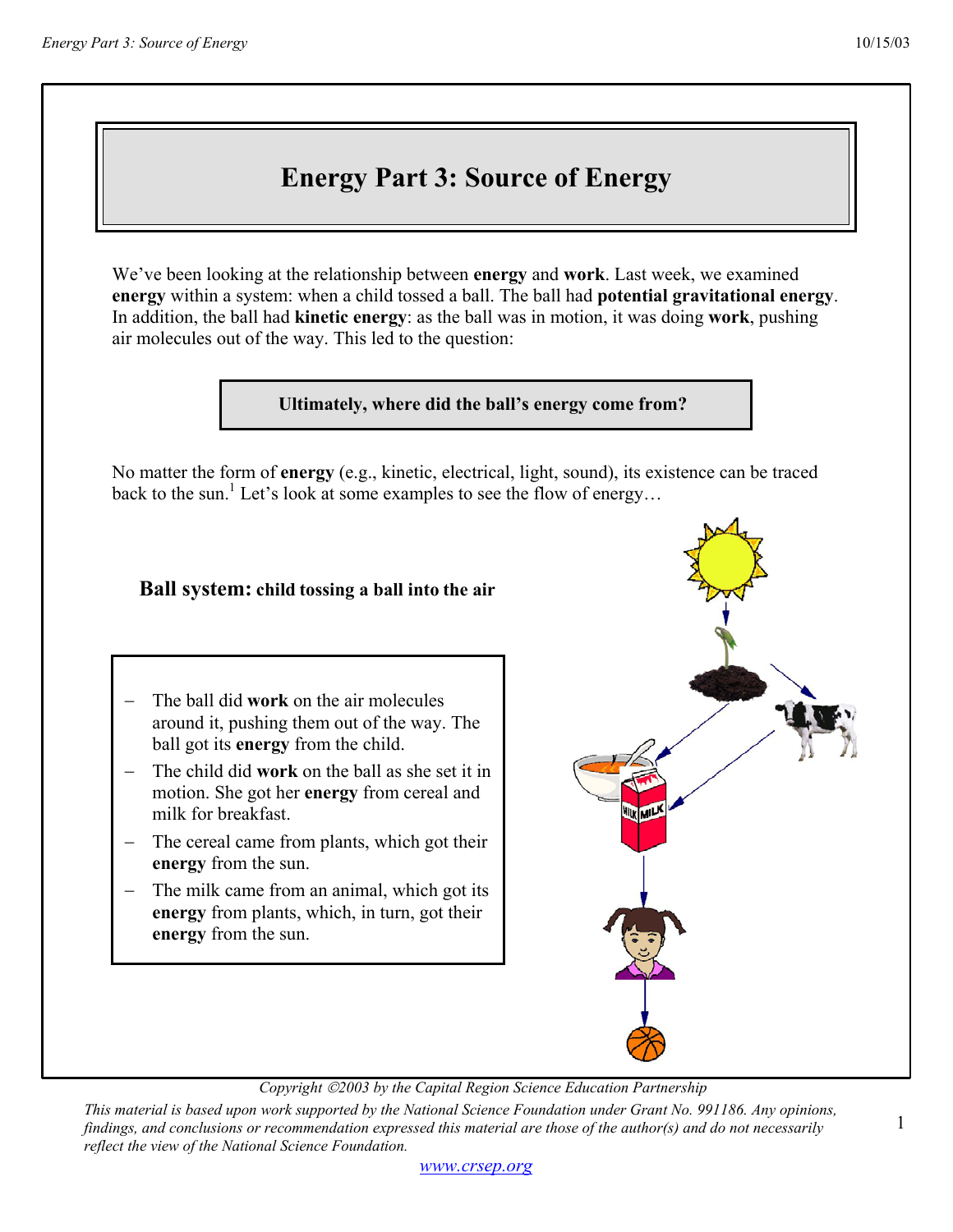# **Electric mixer system: whipping egg whites**

- The electric mixer does **work** on the egg whites as it whips them. The mixer gets its **energy** from electricity.
- Electrical generating plants may have different power sources:
- − In oil-, gas-, or coal-powered electrical generating plants, the **energy** to turn the turbines comes from burning the **chemical energy** stored in the oil, gas, or coal. This stored **chemical energy** came from decomposed ancient green plants. These green plants got their **energy** from the sun.
- In wind-powered electrical generating plants, the **energy** to turn the turbines comes from the **kinetic energy** of the wind. This **kinetic energy** comes from differential heating of air. The heat for this comes from the sun.
- − In hydroelectric plants, the **energy** to turn the turbines comes from the **kinetic energy** of the moving water. This process is ultimately dependent upon the sun for the continuation of the water cycle (precipitation, evaporation, condensation).

### *Copyright 2003 by the Capital Region Science Education Partnership*

*This material is based upon work supported by the National Science Foundation under Grant No. 991186. Any opinions, findings, and conclusions or recommendation expressed this material are those of the author(s) and do not necessarily reflect the view of the National Science Foundation.*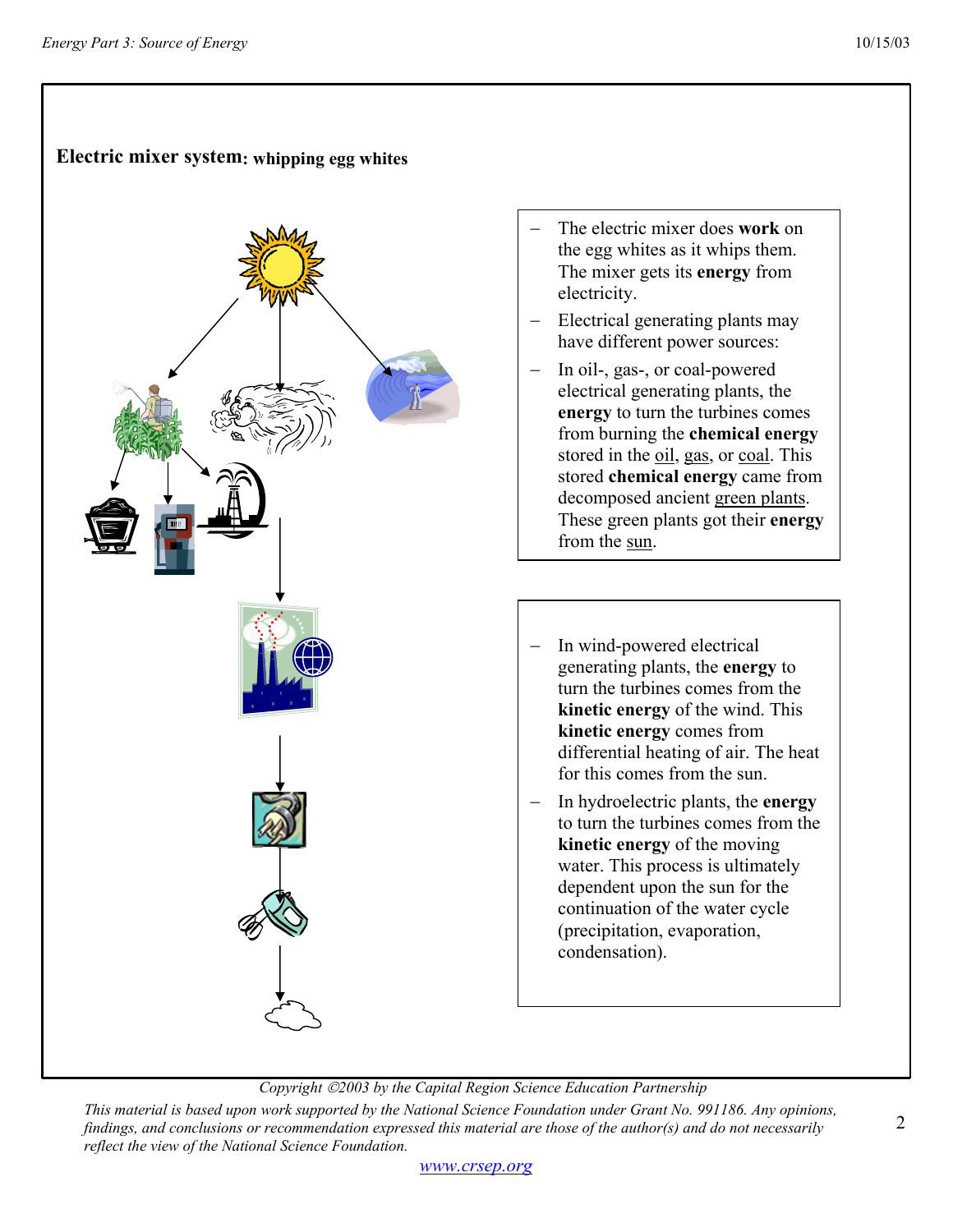# **Automobile System: driving a car**



− The car does **work** on itself. It uses the road to exert the force on itself. The car gets its **energy** from gasoline.

- Gasoline products draw their **energy** from stores in the Earth that come from ancient green plants.
- These green plants got their **energy** from the sun.

# **The sun's energy**

If the sun is the source of almost all the energy on earth, where does the sun get its energy?

- "Hydrogen is the natural starting point, since most of the matter in the sun (and also the stars) is hydrogen gas…The endpoint is helium, known to be the second most abundant element in the sun  $"^2$
- "In the interior of the sun (and stars), nuclear reactions burn hydrogen to produce helium. Thus energy is released to heat the interior of the sun to millions of degrees, and power the emission of light and heat out into space."<sup>3</sup>

# In the next email, we're going to look more closely at energy provided by the sun during the process of photosynthesis.

In the meantime:

Remember the Plant-in-a-Jar system that we started last year? What do you predict has happened to it?

*Copyright 2003 by the Capital Region Science Education Partnership* 

*This material is based upon work supported by the National Science Foundation under Grant No. 991186. Any opinions, findings, and conclusions or recommendation expressed this material are those of the author(s) and do not necessarily reflect the view of the National Science Foundation.*